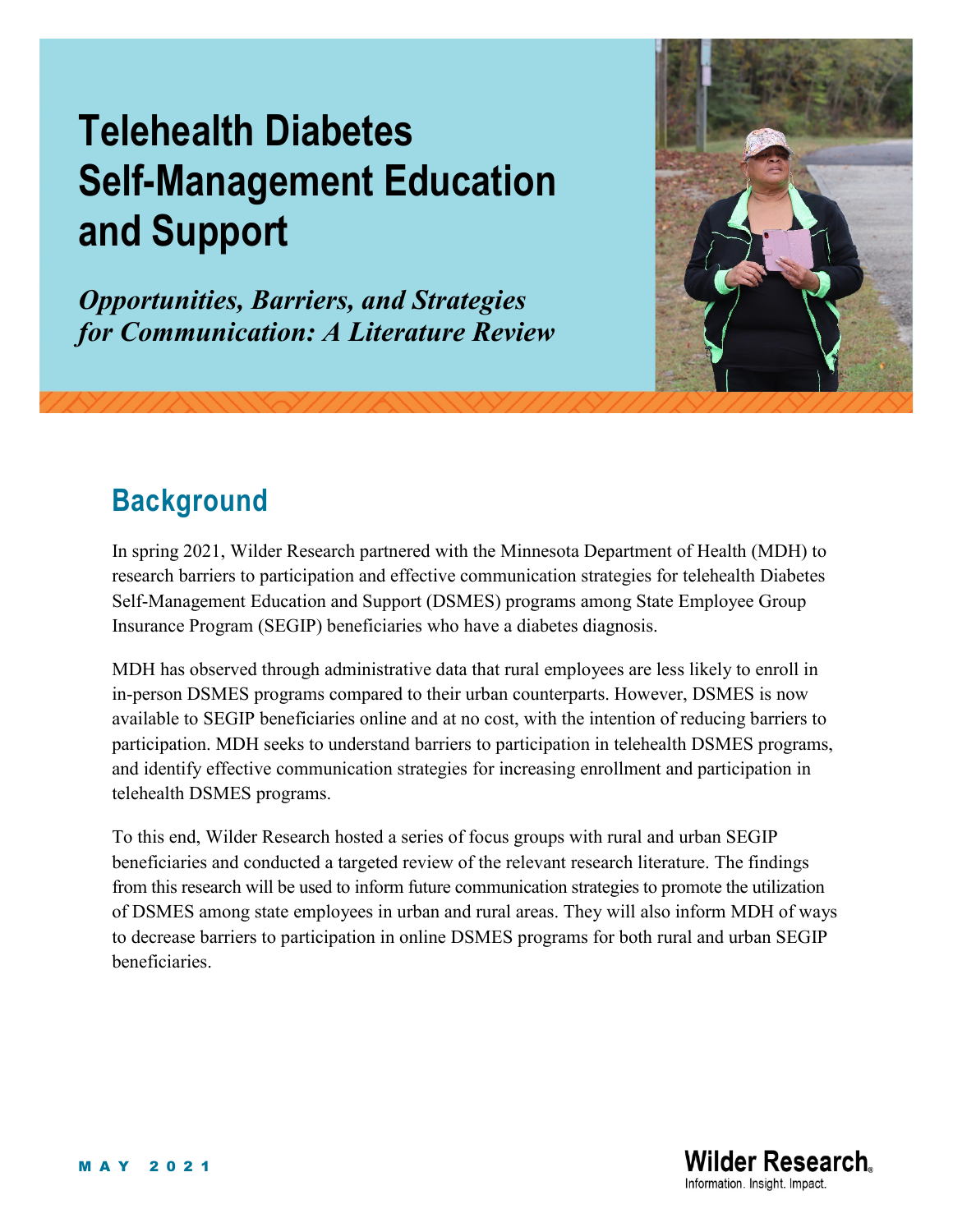Wilder Research searched the literature based on a set of key research questions:

- How effective or not effective are telehealth DSMES programs?
- What are barriers to participation in telehealth and strategies for addressing those barriers? Are barriers to telehealth different for rural and urban populations?
- What moves people to readiness to participate in a health program like DSMES (i.e., the Transtheoretical Model Stages of Change)?
- What is appropriate messaging at the different Stages of Change to move along the continuum? What are effective messaging strategies to motivate people to enroll in health programs like DSMES? What are effective strategies for the rural population?
- When are people most receptive to the idea of enrolling in a program (e.g., hospitalization, diagnosis, major life changes/events)?

This review focuses on existing relevant systematic reviews and meta-analyses. Findings from the targeted literature review are summarized here; findings from the focus groups are reported separately.

# **Summary**

# Effectiveness of telehealth DSMES

Telehealth is a promising approach for delivering diabetes self-management education and support that reduces some common barriers to in-person health services. Rural communities, in particular, may have limited access to in-person DSMES due to fewer providers, further distances to those providers, and transportation barriers (Lepard et al., 2015). Telehealth may help reduce or eliminate these barriers to DSMES among rural communities (Lepard et al., 2015).

A number of studies have provided evidence that telehealth DSMES is effective at promoting healthy behavioral change and improving clinical outcomes. A systematic review of randomized controlled trials (RCTs) evaluating telehealth DSMES programs reported statistically significant improvements in:

- $\blacksquare$  Health behaviors (e.g., diet, physical activity and exercise, medication use, and reduced smoking)
- Clinical outcome measures (e.g., glycated hemoglobin (HbA1c), fasting blood glucose, cholesterol, and triglycerides)
- Psychological outcomes (e.g., depression, diabetes distress, psychosocial well-being, selfefficacy, stress and communication; van Vugt et al., 2013).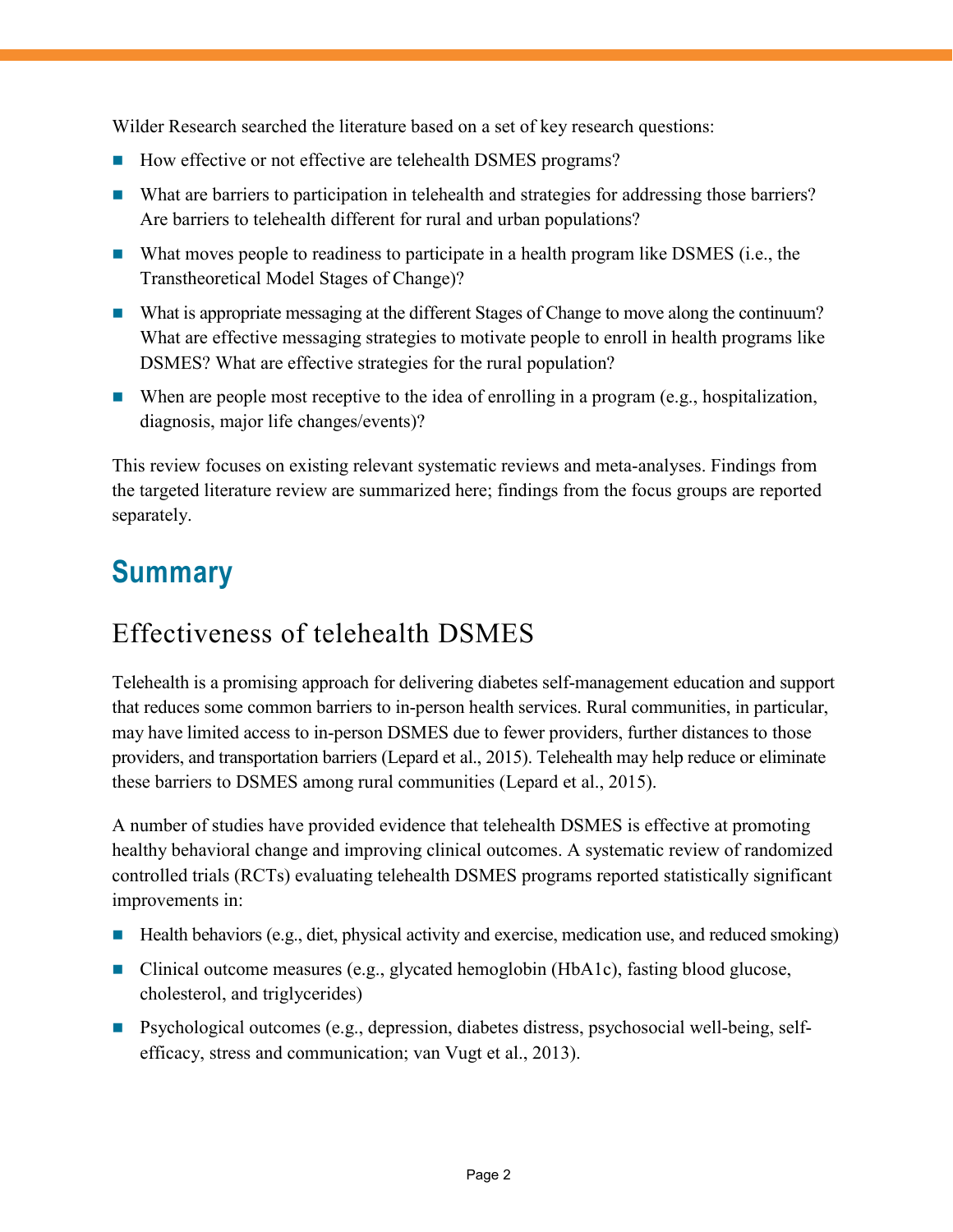A more recent systematic review of review articles and meta-analyses also found significant reductions in HbA1c among participants in technology-enabled DSMES programs (Greenwood et al., 2017). The authors reported four key elements of telehealth DSMES programs that were associated with improved HbA1c:

- 1. Two-way communication between participants and health providers
- 2. Tracking and analysis of Patient-Generated Health Data (PGHD; e.g., blood glucose, lifestyle choices, symptoms)
- 3. Participant-tailored education based on reported PGHD
- 4. Individualized, tailored feedback (whether through automated mechanisms, or health care providers)

Notably, one study compared effectiveness of telehealth and in-person DSMES over time and found that they were equally effective (Ciemens et al., 2011). Participant receipt of preventative services (e.g., retinal, peripheral neuropathy, and renal screens) and clinical outcomes (e.g., blood pressure, HbA1c, and LDL-cholesterol) increased at similar rates between participants in telehealth and in-person DSMES groups across time (Ciemens et al., 2011). Telehealth and in-person DSMES participants also had similar outcomes related to diabetes knowledge, satisfaction, communication, self-efficacy, and self-reported symptom status.

Additionally, telehealth delivery may improve participant retention in DSMES interventions. A systematic review of DSMES programs found that, on average, interventions that took place in participants' homes (whether via phone or in-person with a provider) had a higher retention rate (80%) compared with interventions that required participants to travel to a clinical office (72%; Lepard et al., 2015).

### Barriers and facilitators to participation in telehealth DSMES

While there is evidence that telehealth DSMES is effective and eliminates some existing barriers to in-person health services, the online mode of delivery may create new barriers to participation. These potential barriers are discussed in detail below.

#### *Technology accessibility can support or hinder participation in telehealth DSMES.*

There are a number of technology-related factors—including infrastructure, app-specific features, and lack of adequate support—that may serve as barriers to DSMES participation.

**Technology infrastructure.** Individuals or communities with limited access to internet or poor connectivity may be unable to participate in telehealth DSMES programs (Jain et al., 2020; Jeffrey et al., 2019; Keeling et al., 2019; O'Connor et al., 2016; Signal et al., 2020). One study of users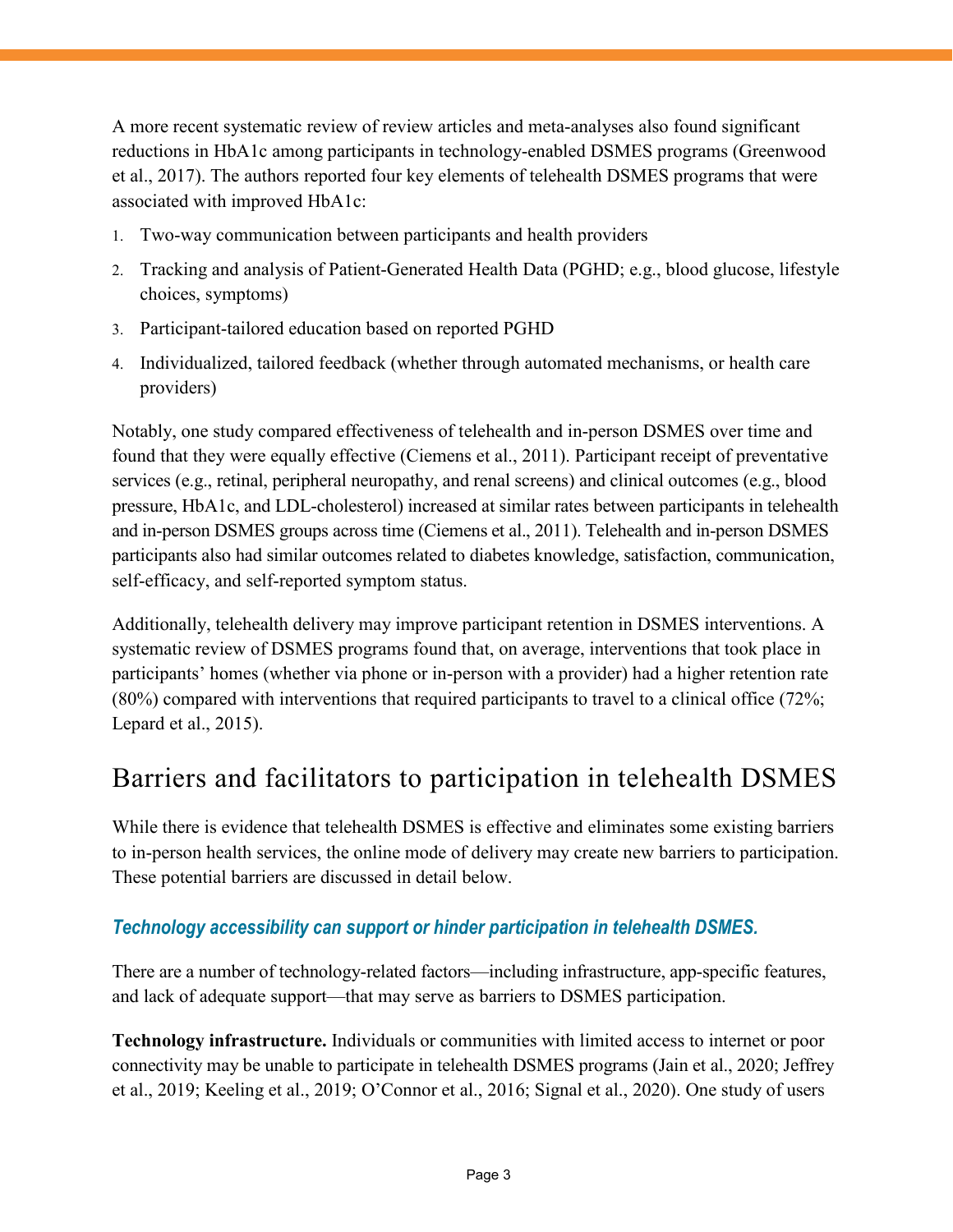and non-users of telehealth DSMES noted that internet connectivity was of particular concern among rural DSMES participants, who were more likely to be out of range of cell service (Jeffrey et al., 2019). Among these participants, DSMES apps that incorporate "offline" features (i.e., that are functional with or without internet connection) may be beneficial (Jeffrey et al., 2019).

**App-specific features.** Several studies found that if the DSMES app itself was difficult to navigate, had poor connectivity (i.e., to Bluetooth devices), or frequently crashed, participants were also less likely to participate in the DSMES program (Jain et al., 2020; Jeffrey et al., 2019; Signal et al., 2020). Conversely, accessible DSMES app design (e.g., easy navigation, concise information, lack of medical jargon) facilitated and encouraged participation (Jain et al., 2020; Jeffrey et al., 2019; Peng et al., 2016). Additionally, some patients have reported that they would be less likely to participate in a telehealth intervention like DSMES if there were a cost associated with using the app (Jain et al., 2020; Jeffrey et al., 2019).

**Lack of adequate support.** Participants may also face difficulties in participating in telehealth DSMES if not provided with adequate supports related to poor technology literacy or general literacy, unmet language needs, physical disabilities, and unmet learning needs related to learner differences (Jain et al., 2020; Jeffrey et al., 2019; Keeling et al., 2019; O'Connor et al., 2016; Peng et al., 2016).

#### *Education and referral is necessary to address information gaps and build trust and reputability.*

**Information gap.** Several studies have found that some individuals with a diabetes diagnosis reported not using telehealth DSMES simply because they were unaware of the option (Jeffrey et al., 2019; O'Connor et al., 2016; Peng et al., 2016). For these individuals, effective advertising and education campaigns may reduce the information gap and encourage participation in telehealth DSMES services (O'Connor et al., 2016).

**Trust.** A systematic review of studies on patient and health care provider attitudes towards telehealth DSMES reported that some individuals expressed concern about the trustworthiness of the intervention, in terms of data privacy and security, and the validity of the information provided (Jain et al., 2020). One longitudinal cohort study of telehealth DSMES users reported mixed views on the reliability of the information provided (Yu et al., 2014). While information perceived to be from an authoritative source like a health care provider drew users to the app, peer informationsharing was considered unreliable when the content was not monitored and fact-checked by a health care professional. These findings are based on data collected from majority White, English-speaking study participants (81% White and 19% Asian; Yu et al., 2014). Findings may differ for other demographic groups (e.g., immigrant populations).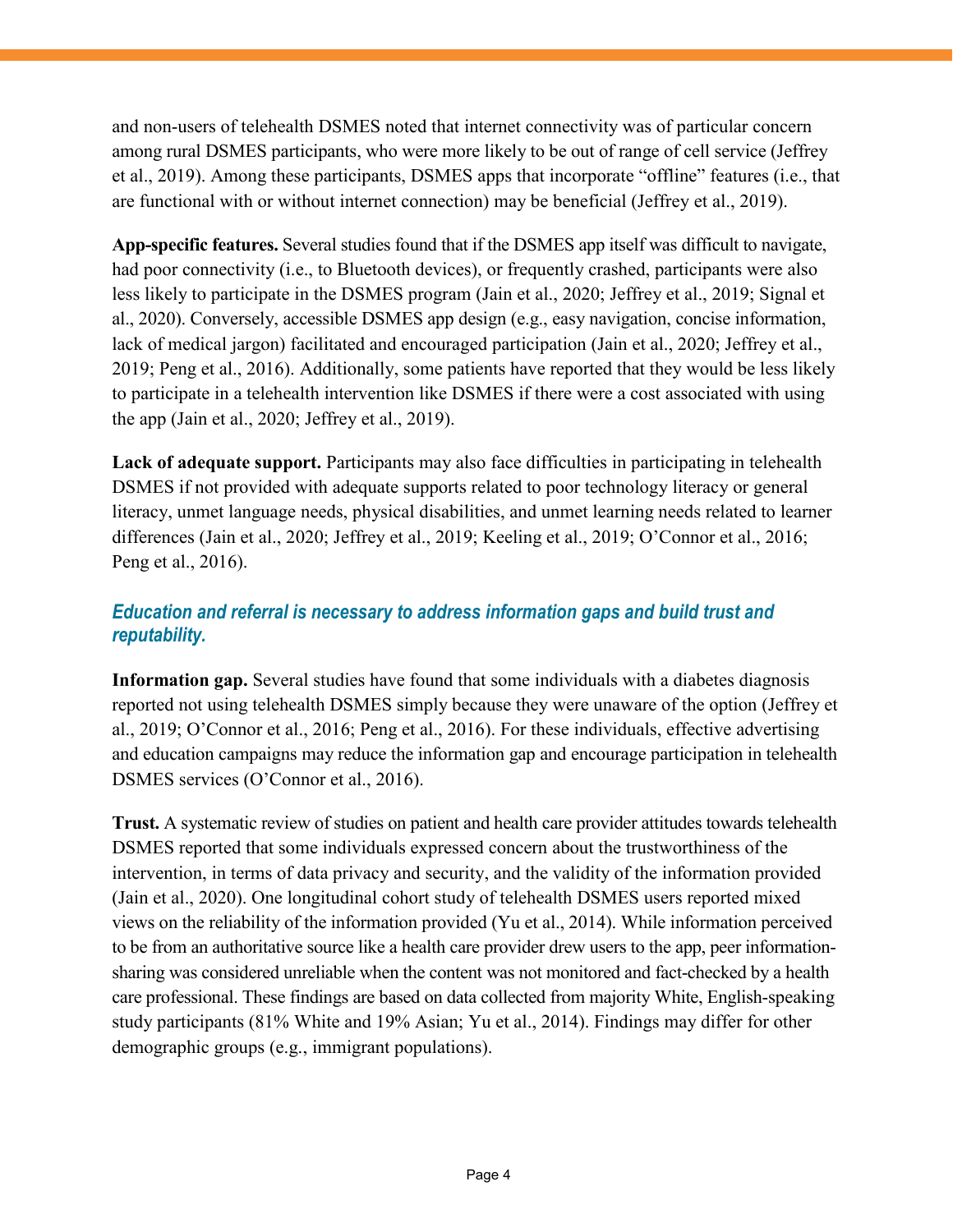There is also some evidence that participants' referral sources about telehealth DSMES may either contribute to or detract from participation. Some non-users of telehealth DSMES cited lack of health care provider recommendation as a reason for their lack of participation (Jeffrey et al., 2019; Peng et al., 2016). However, when health care providers or other trusted sources (e.g., family, friends, or peers) recommended the telehealth DSMES program, it helped to build trust, buy-in, and promote participation (Jeffrey et al., 2019; O'Connor et al., 2016; Peng et al., 2016). While existing research is limited, the available literature suggests that providers generally hold positive attitudes towards telehealth DSMES, together with some concerns about the integration of such programs into existing health care systems (Jain et al., 2020). It is possible that there is a knowledge gap about telehealth DSMES availability among health care providers.

#### *Participants' perceptions of the program's value and lifestyle fit influence participation in telehealth DSMES.*

**Added value.** Patient perceptions that telehealth DSMES does not add value (i.e., to their management of their disease, their health) was a frequently cited barrier to participation in the program (Jain et al., 2020; Jeffrey et al., 2019; Keeling et al., 2019; O'Connor et al., 2016; Peng et al., 2016). Patients who already had diabetes self-care knowledge were less likely to find telehealth DMSES useful, or preferred their existing systems for managing their health (e.g., paper based systems or social support from family, friends, and health professionals; Jain et al., 2020; O'Connor et al., 2016). Some individuals expressed a strong preference for, or reliance upon, the social support that in-person health services offer (Jain et al., 2020; Keeling et al., 2019).

Alternatively, other participants valued having convenient access to information customized to their health and specific circumstances (Jain et al., 2020; O'Connor et al., 2016). Telehealth DSMES gave these participants a greater sense of control and agency over their own health (Jain et al., 2020; O'Connor et al., 2016). In particular, some participants placed high value on visual representations of trends in their personal health data over time (Jeffrey et al., 2019).

**Lifestyle fit.** Patients who perceived the app to be overly disruptive or burdensome, or to not fit into their pre-existing lifestyle, were less likely to participate in telehealth DSMES (Jain et al., 2020; Keeling et al., 2019; O'Connor et al., 2016; Peng et al., 2016). In contrast, other individuals valued the convenience of having instant access to information, whenever and wherever they needed it, via the mobile virtual platform (Jain et al., 2020; Jeffrey et al., 2019; O'Connor et al., 2016; Reidy et al., 2020). These participants felt that telehealth DSMES could easily fit into their personal life and schedule (O'Connor et al., 2016).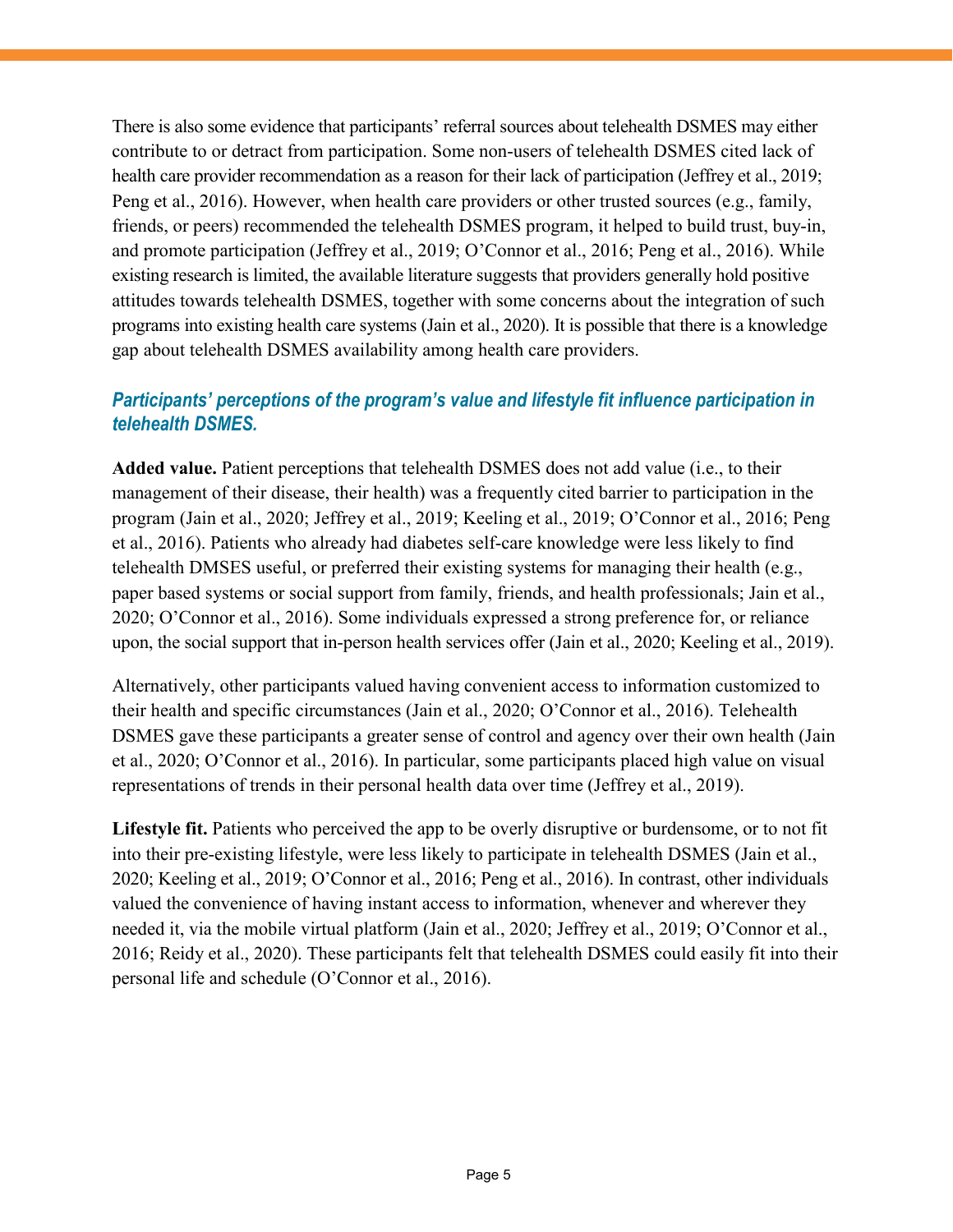### Effective communication strategies for telehealth DSMES recruitment and participation

A systematic review on engagement and recruitment to digital health interventions found that personalized promotion and recruitment strategies were more effective than generic messaging (O'Connor et al., 2016). One study examined effective health messaging strategies through the lens of the Transtheoretical Model's Stages of Change and Self Determination Theory (Pope et al., 2018).

Based on these findings, in order to encourage recruitment and participation in telehealth DSMES, communication strategies should **tailor messaging based on participants' Stages of Change**  and **frame messaging to promote self-determined motivation** (Pope et al., 2018). Findings and recommendations from this study are reported below.

#### *The Transtheoretical Model's Stages of Change*

Individuals may be more likely to progress towards and adopt a healthy behavior if the messaging they receive is tailored to the "stage of change" they currently are in (Pope et al., 2018). The Transtheoretical Model outlines three primary stages of change (Pope et al., 2018; p. 4):

- 1. **The detection phase:** in which "people gather information in order to detect if a health problem exists and determine if it is personally relevant,"
- 2. **The decision phase:** in which "people who recognize that a problem exists and that it is important, seek out information to decide what action they should take to alleviate the problem," and
- 3. **The implementation phase:** in which "a person has decided to act and searches for information on how, when, and where to implement a behavior and/or how to sustain it."

Pope and colleagues (2018) recommend that health communications strategies be tailored to these stages of change (in addition to the final, fourth *maintenance phase*, in which a person sustains their adopted behavior over time) in order to increase the likelihood that the communication strategy, and information conveyed, leads to the adoption and maintenance of the desired behavior change.

#### *The importance of self-determined motivation*

A person's likelihood to adopt and sustain healthy behavior change is also impacted by whether their motivation is self-determined or not (Pope et al., 2018). Self-determined motivation stems from a person's enjoyment of the activity, self-endorsement, and integration with their personal values. In contrast, non-self-determined motivation stems from feelings of external pressure, guilt, shame, or ego-enhancement. Similarly, a person's goals can be intrinsic, "desires that are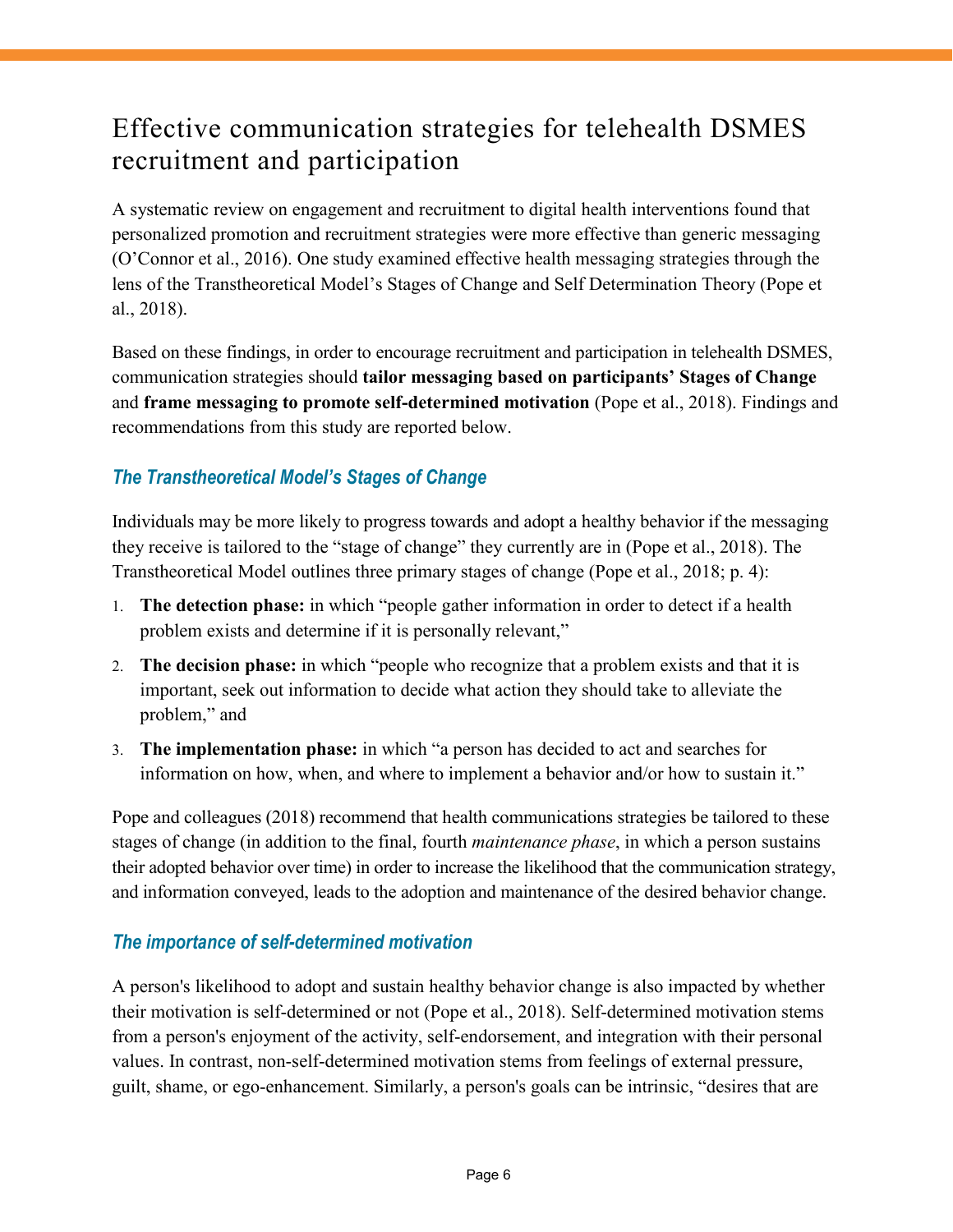congruent with actualizing personal growth and satisfying basic psychological needs (the goals equivalent to self-determined motives)," or extrinsic "(e.g., attractiveness, fame), which are contingent on reactions from others and serve as a means to an end (the goals equivalent to nonself-determined motives)" (Pope et al., 2018; p. 4).

People who are motivated by self-determined reasons and intrinsic goals are more likely to sustain a healthy behavior change, whereas people who are motivated by non-self-determined reasons and extrinsic goals may adopt a healthy behavior, but are more likely to fail to sustain it (Pope et al., 2018). To promote the adoption and sustainment of healthy behavior change, health communication strategies should work to foster self-determined motivation and intrinsic goalsetting (Pope et al., 2018).

#### *Recommendations for health communication strategies*

Pope and colleagues (2018) outline recommendations for health communication strategies, tailored to each of the four Stages of Change (detection, decision, implementation, and maintenance) and framed to promote self-determined motivation and intrinsic goal setting. These recommendations are summarized below.

#### **Detection phase**

In the detection phase, individuals may be unaware of the health problem or not understand why the problem is personally relevant to them.

Pope and colleagues (2018) recommend:

- Identifying negative consequences associated with *not* adopting the health behavior (e.g., health problems, impacts on important relationships, loss of ability to perform enjoyed activities or hobbies)
- **Present small, realistic opportunities or resources to solve the problem**
- **Provide self-determined rationale (e.g., personal improvement and health)**
- **Emphasize intrinsic goals (e.g., fitness and well-being) rather than extrinsic goals (e.g.,** appearance, peer comparisons, external judgement and validation)

#### **Decision phase**

Messaging at the decision phase should support individuals to develop their own goals and determine the feasibility of achieving those goals (Pope et al., 2018).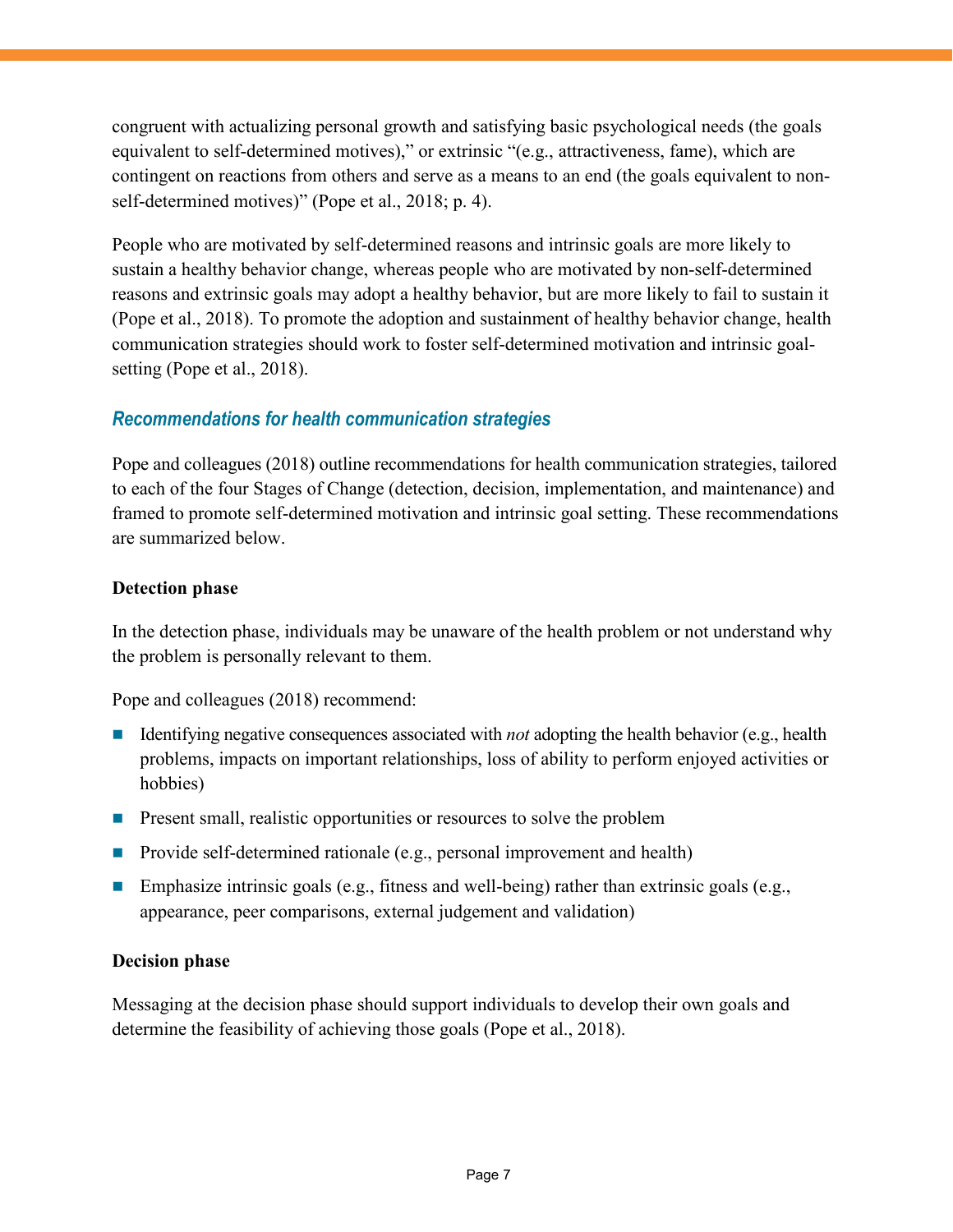Messaging should incorporate (Pope et al., 2018):

- **Health guidelines for the intended behavior change (e.g., Centers for Disease Control and** [Prevention diabetes management guidelines\)](https://www.cdc.gov/diabetes/managing/index.html)
- Explanation(s) of how the behavioral change will help address health concerns
- Useful tools to create tangible and personally meaningful goals
- Resources to decide which activity to engage in (e.g., a link to available DSMES online programs)
- Achievable tips that help foster individuals' sense of competence (e.g., walking during lunch breaks and meetings)

#### **Implementation phase**

In the implementation phase, individuals may have set their goals and intentions, but have not yet changed their behavior. This may be due to a lack of confidence that they are capable of making the intended change. Pope and colleagues (2018) recommend that information should promote individuals' sense of competence and ability to change their goals.

Messaging should provide (Pope et al., 2018):

- Instructions on how to create an action plan (i.e., identifying when, where, and how to initiate behavior change)
- Guidance (e.g., a template) on drawing connections between a person's self-determined goals and the plans and activities necessary to achieve them
- Resources informing individuals where, when, and how they can initiate their desired behavioral change

#### **Maintenance phase**

Some individuals fail to maintain healthy behavioral change, particularly when they have deeply ingrained habits related to the unhealthy behavior, or when social pressures or temptations present themselves (Pope et al., 2018). However, there is some evidence that individuals who use strategies like coping planning (i.e., identifying personal barriers and strategizing how to overcome adversity) are more successful in sustaining healthy behavioral change.

Messaging should provide (Pope et al., 2018):

- Guidance on developing a coping plan
- Information on the importance of noticing and recording potential obstacles (e.g., situations that tempt them, or barriers like time, money, or anxiety)
- Support identifying viable solutions for each potential barrier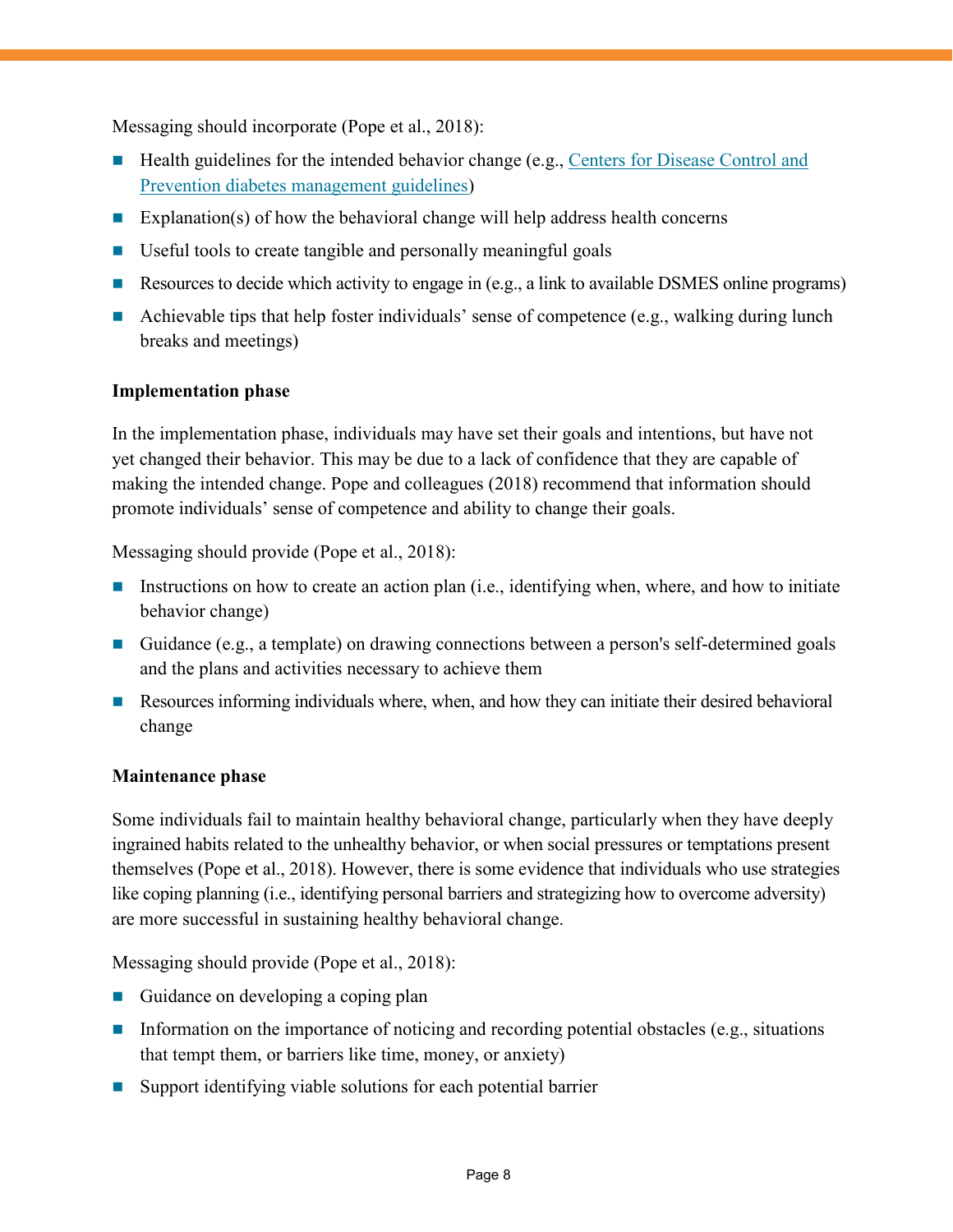#### *Challenges*

While there is evidence that messaging tailored to a person's Stage of Change is more effective than a generic message, a population's current Stage of Change may be unknown or unknowable (Pope et al., 2018). Unless health professionals are able to identify a person's stage, messaging strategies may not be optimally effective.

#### *Considerations for timing of health messaging strategies*

It is well established in the clinical literature that DSMES is *required* at four key time points in a person's life: at diagnosis, annual exams, when complicating factors arise, and during transitions in care (Greenwood et al., 2017). However, from the patient perspective, there is limited research available on when individuals are personally most receptive to enrolling and participating in programs like telehealth DSMES.

One recent, small study held focus groups with insulin pump users and their health care providers (Reidy et al., 2020). During the focus groups, patients expressed a desire for web-based DSMES support—in particular, "in times of heightened difficulty and situational change (e.g., pregnancy, health complications, new employment arrangement, and experience of "burnout")" (Reidy et al., 2020, p. 7). This preliminary finding is in alignment with the clinical priorities outlined above. However, further research is needed to investigate when patients are most willing to enroll and participate in telehealth programs like DSMES to ensure that messaging strategies are reaching them at the right time.

# **Conclusions**

A targeted review of the research literature found that telehealth DSMES contributes to successful diabetes self-management among individuals with a diabetes diagnosis, including improvements in individual health behaviors and both clinical and psychological outcomes (van Vugt et al., 2013). Additionally, the telehealth approach may help overcome existing barriers to in-person health care, particularly among rural populations. However, public health and health care providers should maintain awareness of potential barriers related to the telehealth mode of delivery, and address those barriers whenever possible to increase access to DSMES. Additionally, to encourage enrollment and participation in telehealth DSMES, communication strategies should incorporate a series of varied messages tailored to potential participants' stages of change and framed to encourage self-determined motivation, to the extent possible. More research is needed to identify when individuals with a diabetes diagnosis are most receptive to enrolling in a DSMES program.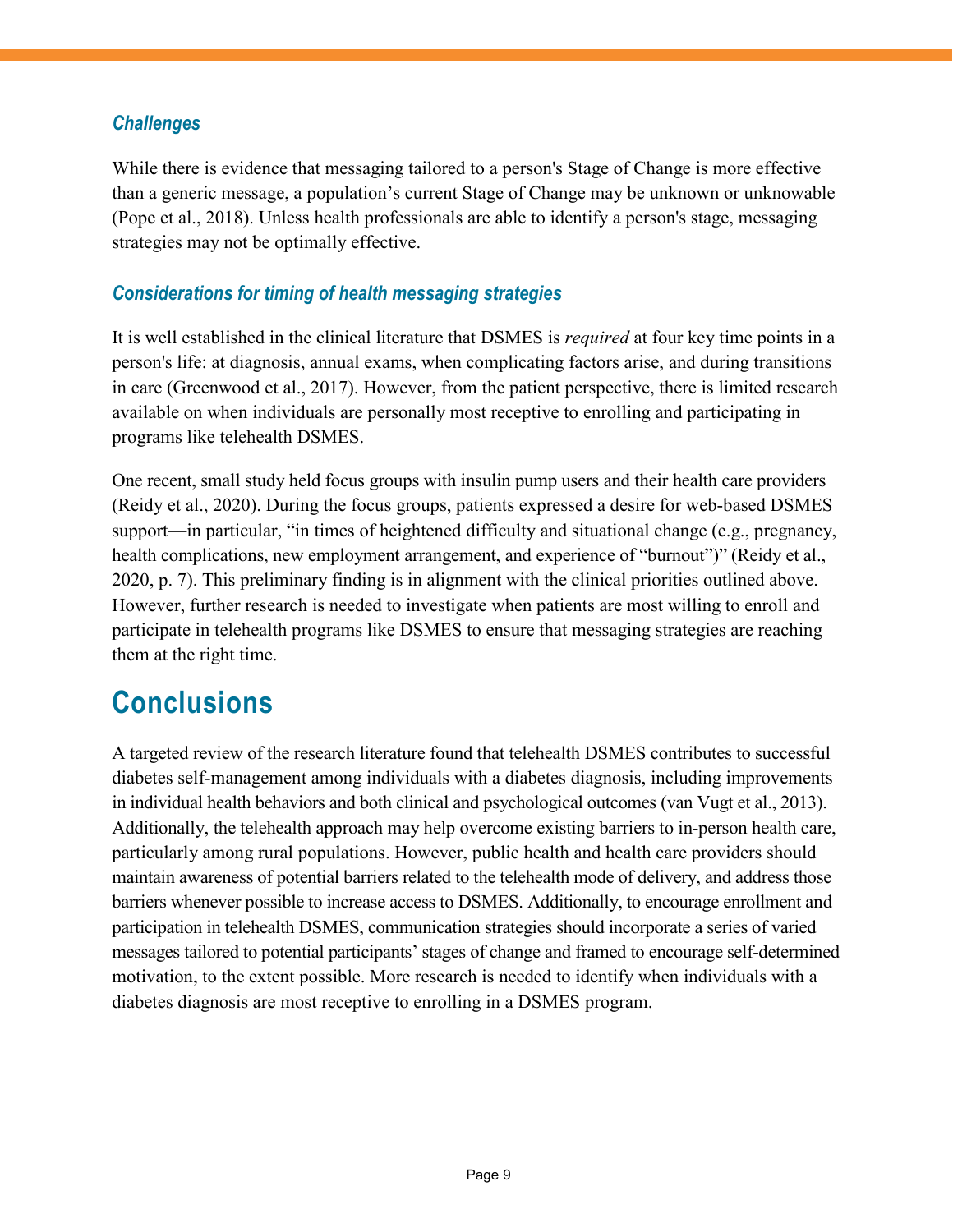# **Sources**

- Ciemins, E., Coon, P., Peck, R., Holloway, B., & Min, S. J. (2011). Using telehealth to provide diabetes care to patients in rural Montana: Findings from the promoting realistic individual self-management program. *Telemedicine Journal and E-Health: The Official Journal of the American Telemedicine Association*, *17*(8), 596-602. https://doi.org/10.1089/tmj.2011.0028
- Greenwood, D. A., Gee, P. M., Fatkin, K. J., & Peeples, M. (2017). A systematic review of reviews evaluating technology-enabled diabetes self-management education and support. *Journal of Diabetes Science and Technology*, *11*(5), 1015-1027. <https://doi.org/10.1177/1932296817713506>
- Jain, S. R., Sui, Y., Ng, C. H., Chen, Z. X., Goh, L. H., & Shorey, S. (2020). Patients' and healthcare professionals' perspectives towards technology-assisted diabetes selfmanagement education. A qualitative systematic review. *PLoS ONE*, *15*(8). https://doi.org/10.1371/journal.pone.0237647
- Jeffrey, B., Bagala, M., Creighton, A., Leavey, T., Nicholls, S., Wood, C., Longman, J., Barker, J., & Pit, S. (2019). Mobile phone applications and their use in the self-management of Type 2 diabetes mellitus: A qualitative study among app users and non-app users. *Diabetology & Metabolic Syndrome*, *11*, 84. https://doi.org/10.1186/s13098-019-0480-4
- Keeling, D. I., de Ruyter, K., Mousavi, S., & Laing, A. (2019). Technology push without a patient pull: Examining digital unengagement (DU) with online health services. *European Journal of Marketing*, *53*(9), 1701-1732. https://doi.org/10.1108/EJM-10- 2017-0692
- Lepard, M. G., Joseph, A. L., Agne, A. A., & Cherrington, A. L. (2015). Diabetes selfmanagement interventions for adults with Type 2 diabetes living in rural areas: A systematic literature review. *Current Diabetes Reports*, *15*(6), 37. https://doi.org/10.1007/s11892-015-0608-3
- O'Connor, S., Hanlon, P., O'Donnell, C. A., Garcia, S., Glanville, J., & Mair, F. S. (2016). Understanding factors affecting patient and public engagement and recruitment to digital health interventions: A systematic review of qualitative studies. *BMC Medical Informatics and Decision Making*, *16*(1), 120. https://doi.org/10.1186/s12911-016-0359-3
- Peng, W., Yuan, S., & Holtz, B. E. (2016). Exploring the challenges and opportunities of health mobile apps for individuals with type 2 diabetes living in rural communities. *Telemedicine and E-Health*, *22*(9), 733-738. https://doi.org/10.1089/tmj.2015.0180